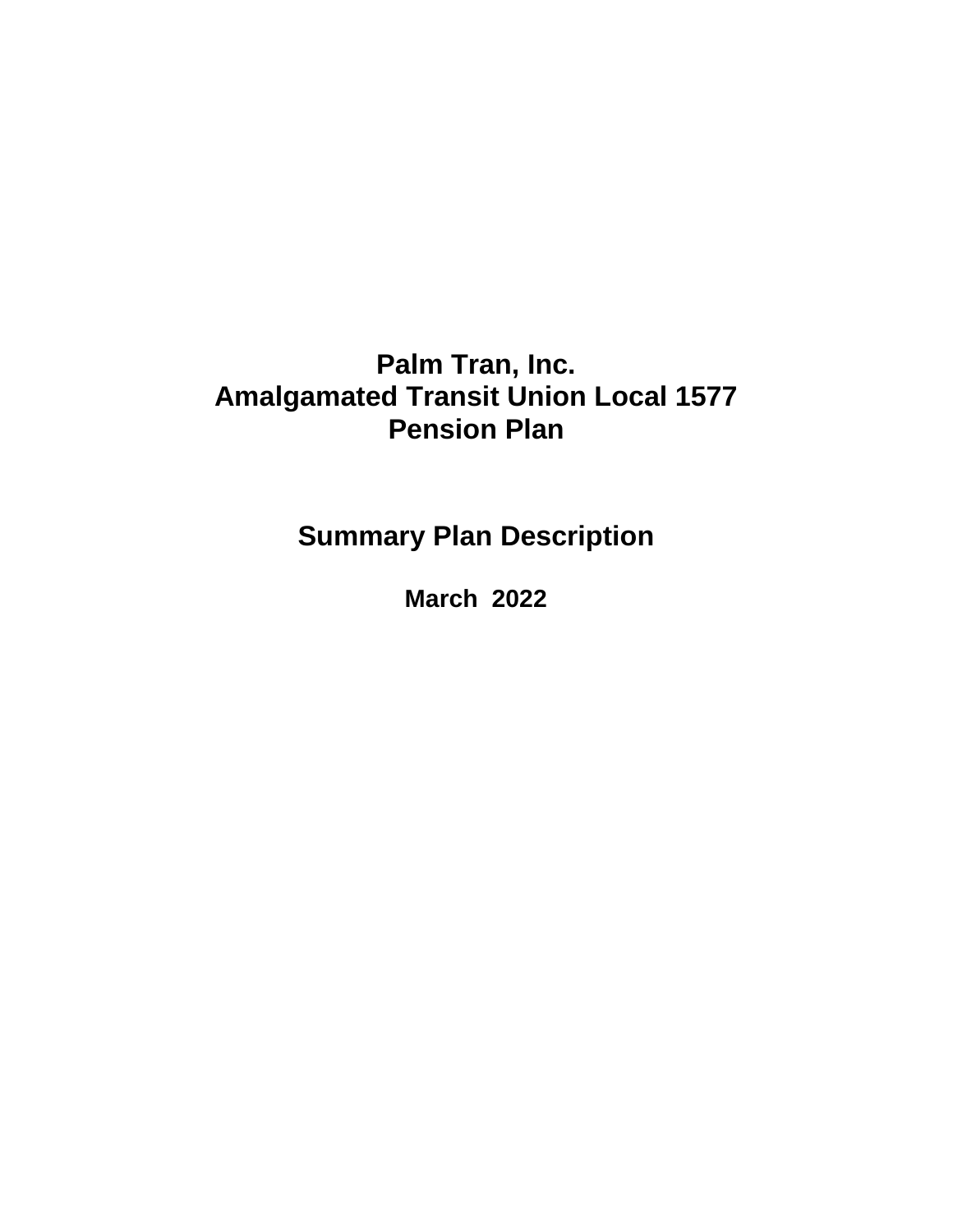# **Contents**

| А. |                                                                               |  |
|----|-------------------------------------------------------------------------------|--|
|    |                                                                               |  |
|    |                                                                               |  |
|    |                                                                               |  |
|    |                                                                               |  |
|    |                                                                               |  |
|    |                                                                               |  |
|    |                                                                               |  |
|    |                                                                               |  |
|    |                                                                               |  |
|    |                                                                               |  |
|    |                                                                               |  |
|    |                                                                               |  |
|    |                                                                               |  |
|    |                                                                               |  |
| 1. |                                                                               |  |
| 2. |                                                                               |  |
| 3. |                                                                               |  |
| 4. |                                                                               |  |
| 5. |                                                                               |  |
|    |                                                                               |  |
|    |                                                                               |  |
|    |                                                                               |  |
|    | <b>TIER 2 BENEFITS</b>                                                        |  |
|    |                                                                               |  |
|    |                                                                               |  |
| 7. |                                                                               |  |
| 8. |                                                                               |  |
|    |                                                                               |  |
|    | WHAT IS THE ACTUARIAL INFORMATION AND FINANCIAL INFORMATION BASED ON THE MOST |  |
|    |                                                                               |  |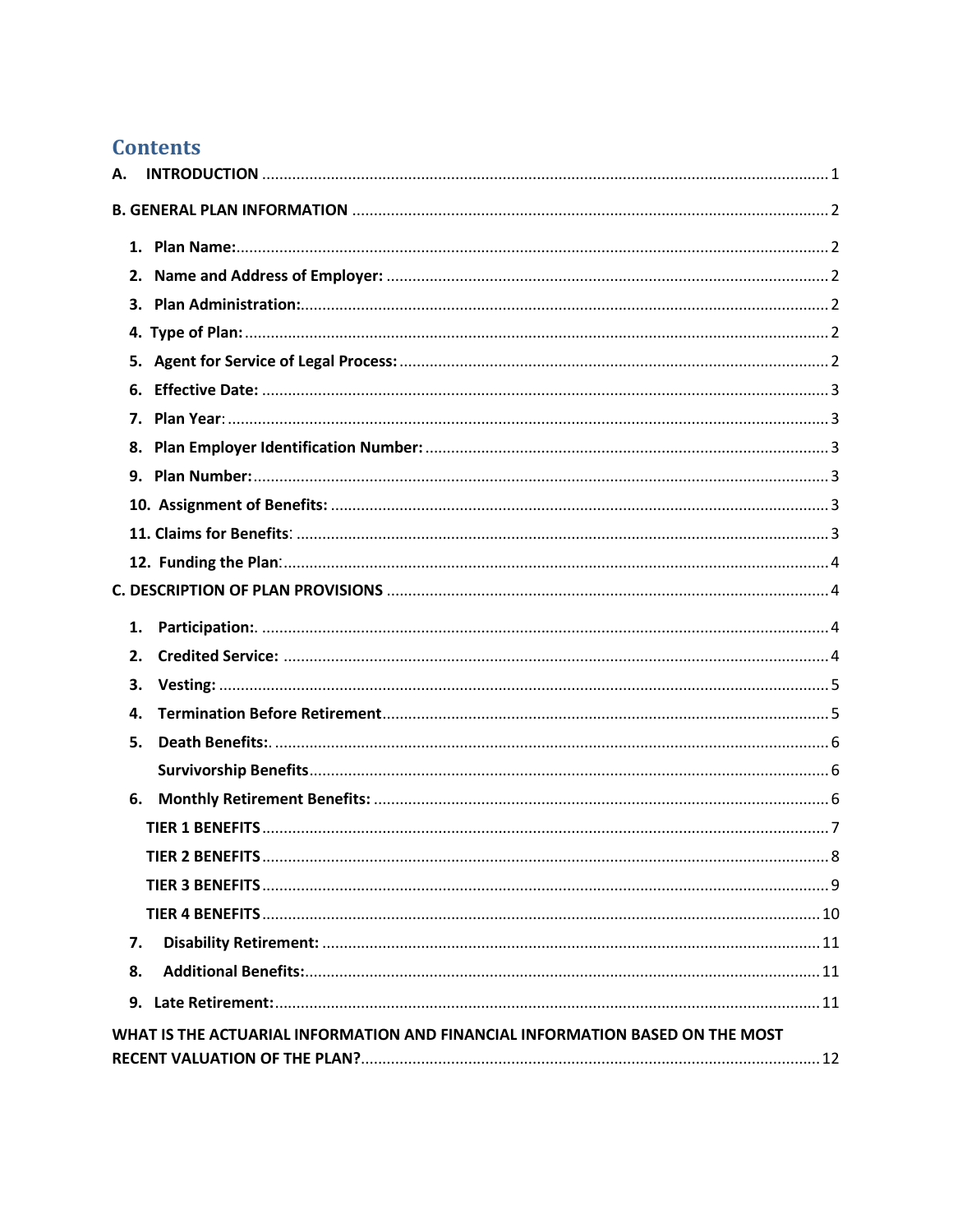# <span id="page-2-0"></span>**A. INTRODUCTION**

This Summary Plan Description briefly describes the provisions of your Pension Plan. Its purpose is to explain to you, in simple and general terms, what your Pension Plan provides. This booklet is not a substitute for the Plan Document, if there is a discrepancy between the Plan Document and this Summary Plan Description, the provisions within the Plan Document prevail.

One of the most important long-range goals for you and your family is to prepare for your financial security during your retirement years. To assist you in doing so, Palm Tran, Inc. and the Amalgamated Transit Union Local 1577 have established the Palm Tran, Inc. Amalgamated Transit Union Local 1577 Pension Plan (the Plan).

This booklet has been written in everyday language and contains a summary of the benefits and features of the Plan as amended through Amendment No. 5, dated March 24, 2021. If you retired or terminated employment before through March 24, 2021, your benefits are governed by the Plan in effect at the date you left employment.

If you would like to read the Plan Document or the union contract under which it is serviced, they can be obtained from the Plan Administrator, Strategic Benefits Advisors, Inc. Their contact information is as follows:

> **Palm Tran Pension Center 2472 Jett Ferry Road, Suite 400-309 Atlanta, GA 30338 Telephone: 844-352-5610 Facsimile: 866-272-9993 Email: [palmtranpension@sba-inc.com](mailto:palmtranpension@sba-inc.com) Website: palmtran.sba-inc.com**

We recognize that the terms of the Plan can sometimes appear complicated. If there is anything that you do not understand you may contact the Plan Administrator at any time during regular business hours. If you are not sure if you are eligible for benefits or if your spouse or beneficiary is eligible for benefits, you or someone in your family should contact the Plan Administrator. Maybe benefits will not be payable for each circumstance you ask about, but we prefer you ask the question rather than assume no benefits are available. Upon your death, it is important that your spouse or other family members contact the Plan Administrator to see what death benefits, if any, are available.

Sincerely,

BOARD OF TRUSTEES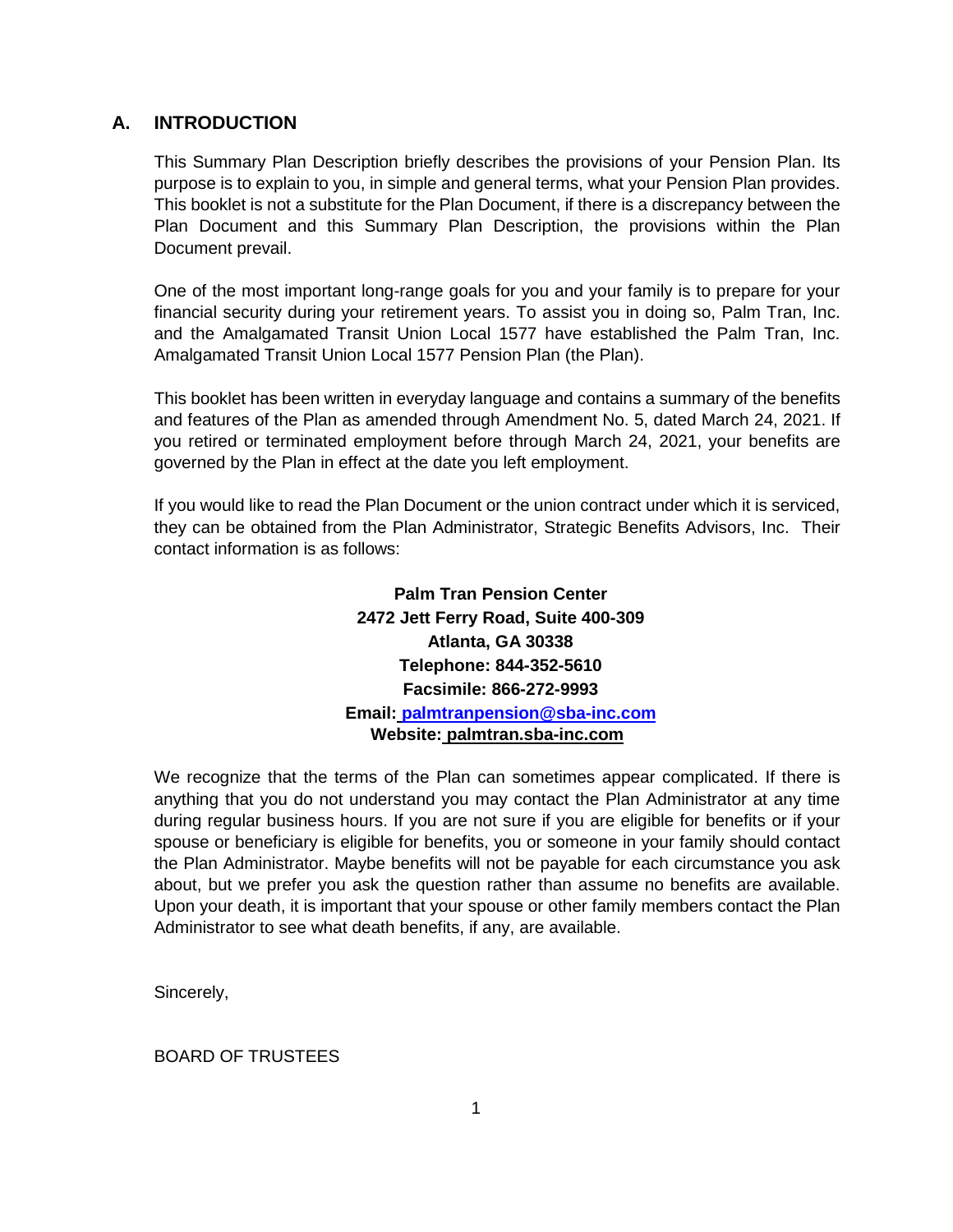# <span id="page-3-0"></span>**B. GENERAL PLAN INFORMATION**

# <span id="page-3-1"></span>**1. Plan Name:**

Palm Tran, Inc. Amalgamated Transit Union Local 1577 Pension Plan

### <span id="page-3-2"></span>**2. Name and Address of Employer:**

Palm Tran, Inc. 100 N. Congress Avenue Delray Beach, Florida 33445

# <span id="page-3-3"></span>**3. Plan Administration:**

The Board of Trustees are ultimately responsible for the administration of the Plan and are appointed by the Union and by the Employer:

Appointed by Employer Appointed by Union Jeremy Baker Dwight Mattingly, Chair

Marcos Rodriguez

The Board of Trustees (the "Board") has delegated certain administrative duties of the Plan to a professional third-party administrator. The office of the Board is located as follows:

Palm Tran Pension Center 2472 Jett Ferry Road Suite 400-309 Atlanta, GA 30338 Telephone: 844-352-5610 Facsimile: 866-272-9993 Email: **[palmtranpension@sba-inc.com](mailto:palmtranpension@sba-inc.com)** Website: **palmtran.sba-inc.com** 

#### <span id="page-3-4"></span>**4. Type of Plan:**

The Plan is a defined benefit pension plan. Plan participants earn a fixed monthly amount as a lifetime retirement benefit that is determined by their years of service and earnings.

#### <span id="page-3-5"></span>**5. Agent for Service of Legal Process:**

Agents for the service of all legal process are:

<span id="page-3-6"></span>Klausner, Kaufman, Jensen & Levinson Sugarman Susskind Braswell & Herrera<br>7080 NW 4<sup>th</sup> Street 61.100 Miracle Mile, Suite 300 7080 NW 4<sup>th</sup> Street 100 Miracle Mile, Suite 300<br>Plantation, Florida 33317 Coral Gables, Florida 33134

Coral Gables, Florida 33134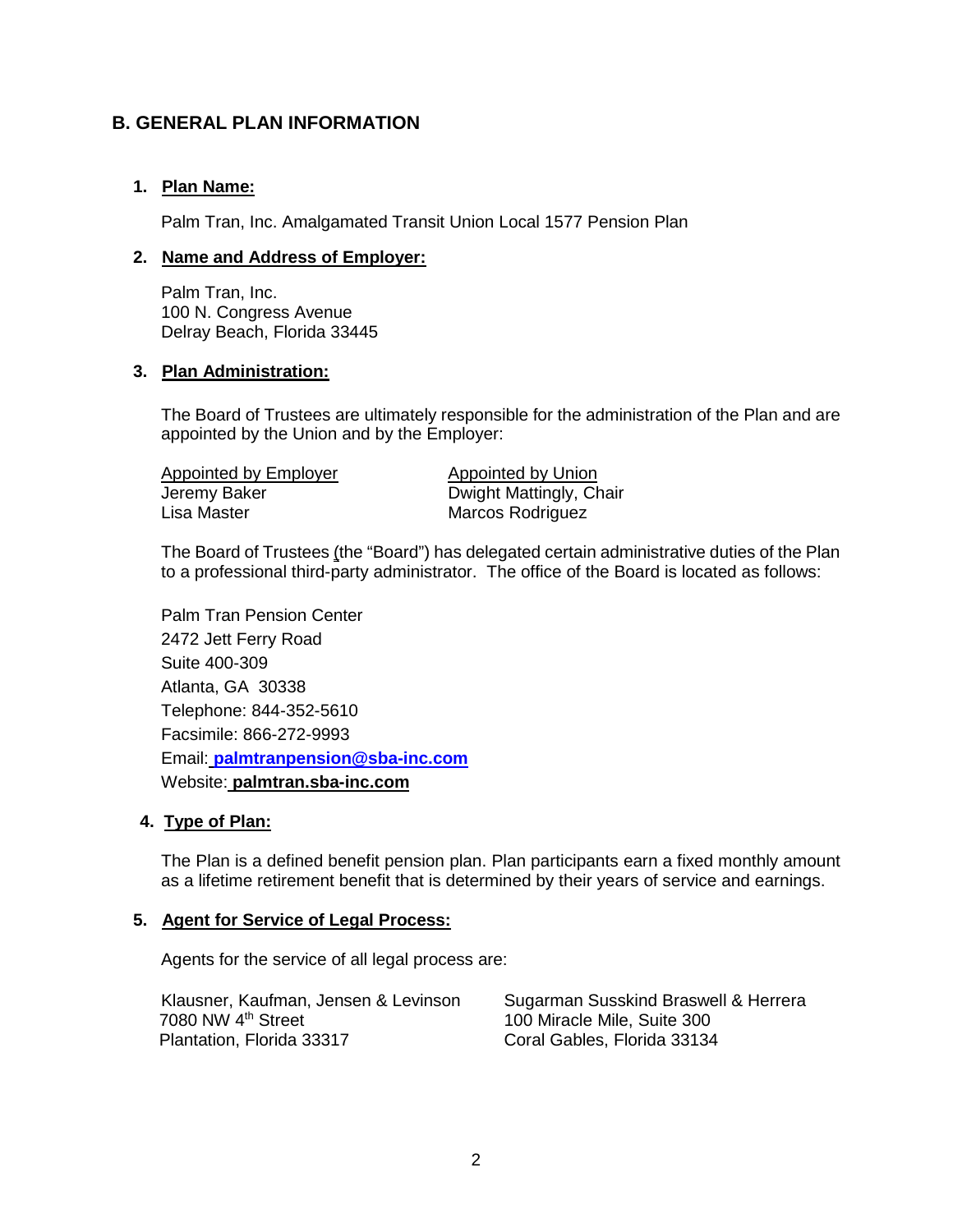# **6. Effective Date:**

The effective date of the Plan was January 1, 1977. The Plan was amended and restated effective January 1, 2015 with subsequent Amendments as follows:

Amendment 1 adopted February 26, 2015 Amendment 2 adopted August 27, 2015 Amendment 3 adopted September 26, 2017 Amendment 4 adopted June 6, 2019 Amendment 5 adopted March 24, 2021

# <span id="page-4-0"></span>**7. Plan Year**:

The Plan Year is the 12-month period beginning January 1st ending December 31st.

# <span id="page-4-1"></span>**8. Plan Employer Identification Number:**

59-1356408

# <span id="page-4-2"></span>**9. Plan Number:**

001

# <span id="page-4-3"></span>**10. Assignment of Benefits:**

Benefits payable from this Plan may not be assigned to any person or entity.

# <span id="page-4-4"></span> **11. Claims for Benefits:**

# **Claims for benefits should be filed with the Plan Administrator:**

Palm Tran Pension Center 2472 Jett Ferry Road, Suite 400-309 Atlanta, GA 30338

You must contact both Palm Tran, Inc. and the Plan Administrator to inform them you would like to begin receiving benefits under the Plan:

- Palm Tran will process your employment termination.
- If you are retiring, the Plan Administrator will provide you with retirement application forms to complete. You must complete your application before your intended retirement date.
- After the Plan Administrator receives confirmation from Palm Tran that you have left employment, your initial monthly benefits will begin on an estimated basis as shown on your last benefit statement. If you are married, 85% of the retirement income shown on your last benefit statement will be the estimated benefit payable to you.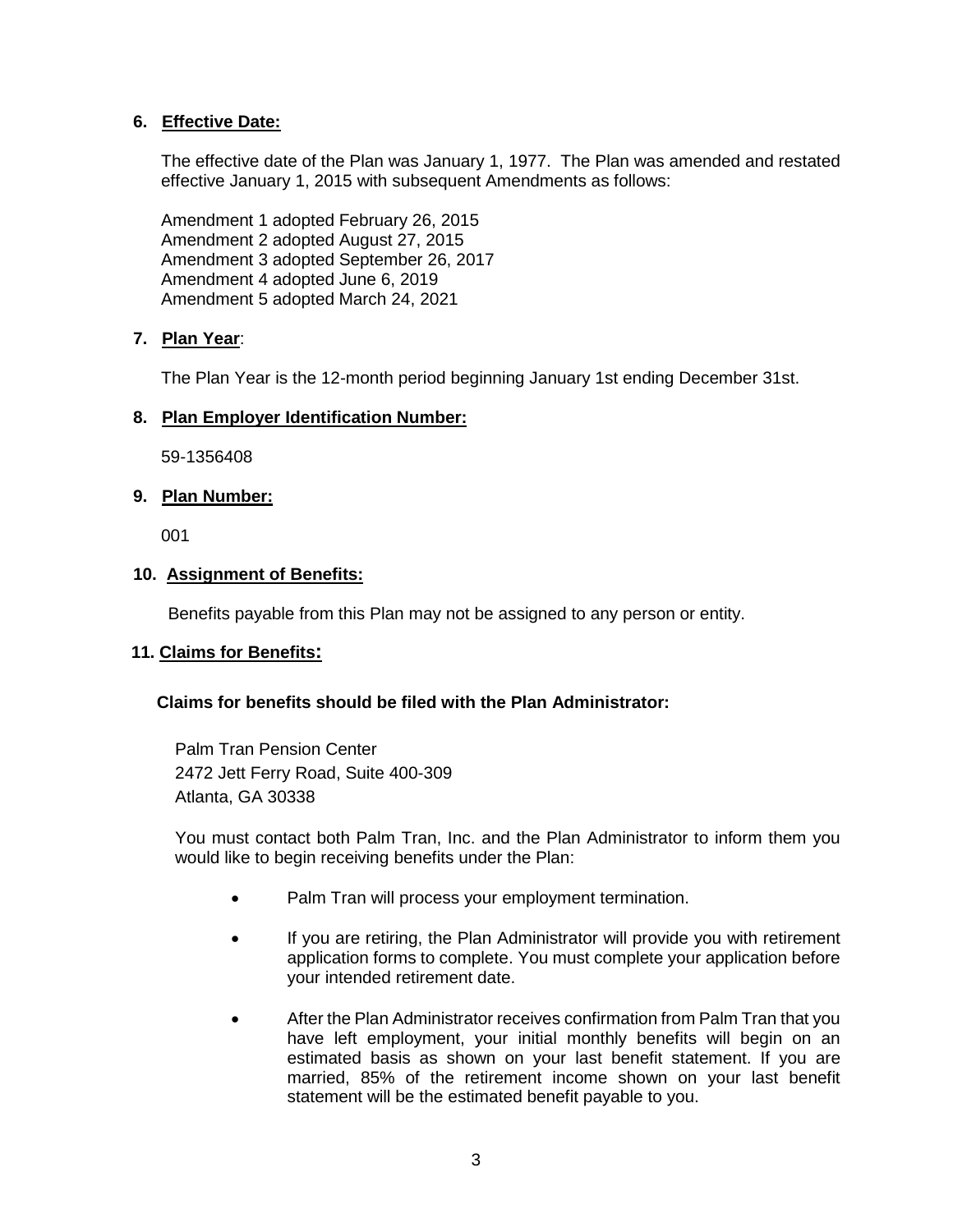• About three months after you actually leave employment, the Plan Administrator will provide you with a summary of the actual benefits payable to you under the Plan from which you select a form of benefit to receive under the Plan. Your benefit will be corrected retroactively to your date of retirement.

#### <span id="page-5-0"></span>**12. Funding the Plan:**

The Plan is funded by employer contributions, employee contributions, and investment income on the Plan's investments, and accumulated in a trust fund. Employer and employee contributions are made for the purpose of providing benefits and paying the administrative costs of the Plan.

You will make contributions of 3% of earnings for each pay period. This amount established by the collective bargaining agreement.

Plan assets are held in trust by the Board. The Board has retained an investment consultant to oversee a diversified portfolio including stocks, bonds, real estate and other investments. The Custodian for the trust fund is the Salem Trust Company.

# <span id="page-5-1"></span>**C. DESCRIPTION OF PLAN PROVISIONS**

### <span id="page-5-2"></span>**1. Participation:**

Full-time employees become Participants in the Plan on the first day of full-time employment. The Plan is covered under the terms of a collective bargaining agreement between Palm Tran, Inc. (the Employer) and the Amalgamated Transit Union Local Union No. 1577 (the Union). Enrollment in the Plan is mandatory. You must complete an enrollment form to authorize the required deductions from your pay. You can obtain a copy of the enrollment form from the personnel department of the employer.

All other employees of the Employer or Union for whom the Employer makes or is obligated to make contributions to this Plan also becomes a Participant of the Plan on the first day of full-time employment. For example, all salaried administrative employees of the Employer are eligible to join the Plan. In addition, officers of the Union are eligible provided they make the required contributions to the Plan through deductions from wages paid by the Union.

#### <span id="page-5-3"></span>**2. Credited Service:**

You earn Credited Service for each 12 consecutive month period beginning with your date of hire and the anniversary of your hire thereafter based on the number of hours you work, as follows:

| Hours   | <b>Credited Service</b> |
|---------|-------------------------|
| $<$ 250 | 0.00                    |
| < 500   | 0.25                    |
| < 750   | 0.50                    |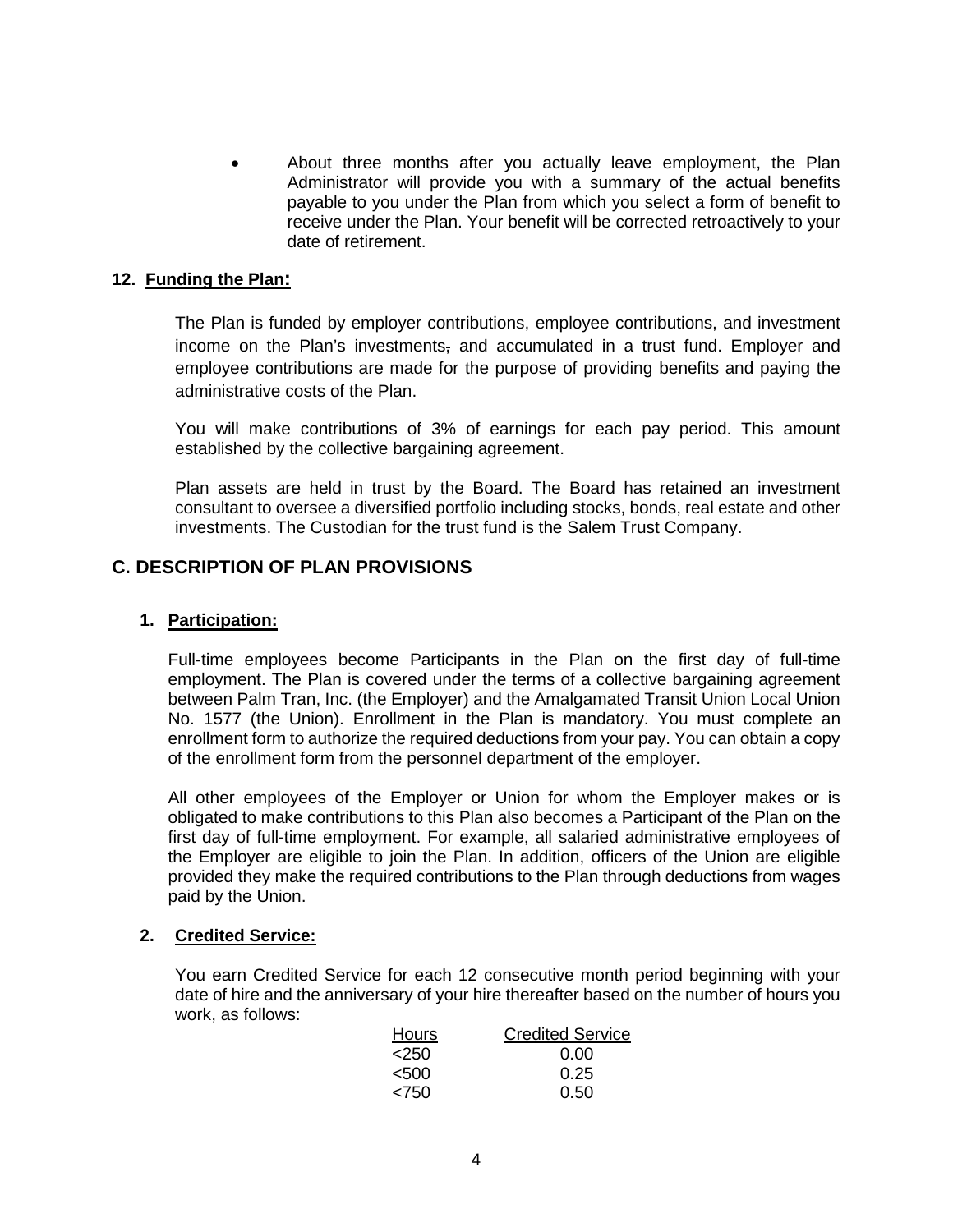| < 1000  | 0.75 |
|---------|------|
| $1000+$ | 1.00 |

You may receive up to one year of Credited Service for periods of absence from work due to disability. It is important for you to retain medical documentation of long periods of absence due to illness or disability to provide to the Plan Administrator if the employer fails to do so. Credited Service is also granted for certain military service and leave associated with the addition of a child to your family.

#### <span id="page-6-0"></span>**3. Vesting:**

Vesting determines your right to future benefits from the Plan.

If you were employed prior to October 1, 2013 and have five or more years of Credited Service, you are entitled to a monthly retirement income as soon as you meet eligibility conditions for Normal Retirement, Reduced Early Retirement, or Unreduced Early Retirement.

If you have eight or more years of Credited Service, you are entitled to a monthly retirement income as soon as you meet eligibility conditions for Normal Retirement, Reduced Early Retirement, or Unreduced Early Retirement.

If you were employed on or after October 1, 2013 and have less than eight years of Credited Service, you are not entitled to benefits from the Plan if you leave employment (other than by death or disability) except for the return of your employee contributions without interest. For more information on Death and Disability please see Sections 5 & 7.

Once you are vested, the benefits that you have earned over the years cannot be taken away from you unless you are convicted of certain crimes listed in Section 112.3173, Florida Statutes, committed prior to retirement, or if your employment is terminated by reason of your admitted commission, aid or abetment of these crimes. If this is the case, you shall forfeit all rights and benefits under the Plan, except for the return of your contributions as of the date of your termination.

#### <span id="page-6-1"></span>**4. Termination Before Retirement:**

For members who were employed before October 1, 2013 with less than 5 years of Credited Service upon leaving employment, ONLY the return of your employee contributions are payable and no further benefits will be payable to you under the Plan.

For members who were hired on or after October 1, 2013 with less than 8 years of Credited Service upon leaving employment, ONLY the return of your employee contributions are payable and no further benefits will be payable to you under the Plan.

If you leave employment prior to becoming eligible for retirement benefits but after becoming 100% vested, you are entitled to a monthly retirement income when you become eligible to receive benefits. You are eligible to receive a monthly retirement income as soon as you meet eligibility conditions for Normal Retirement, Reduced Early Retirement, or Unreduced Early Retirement.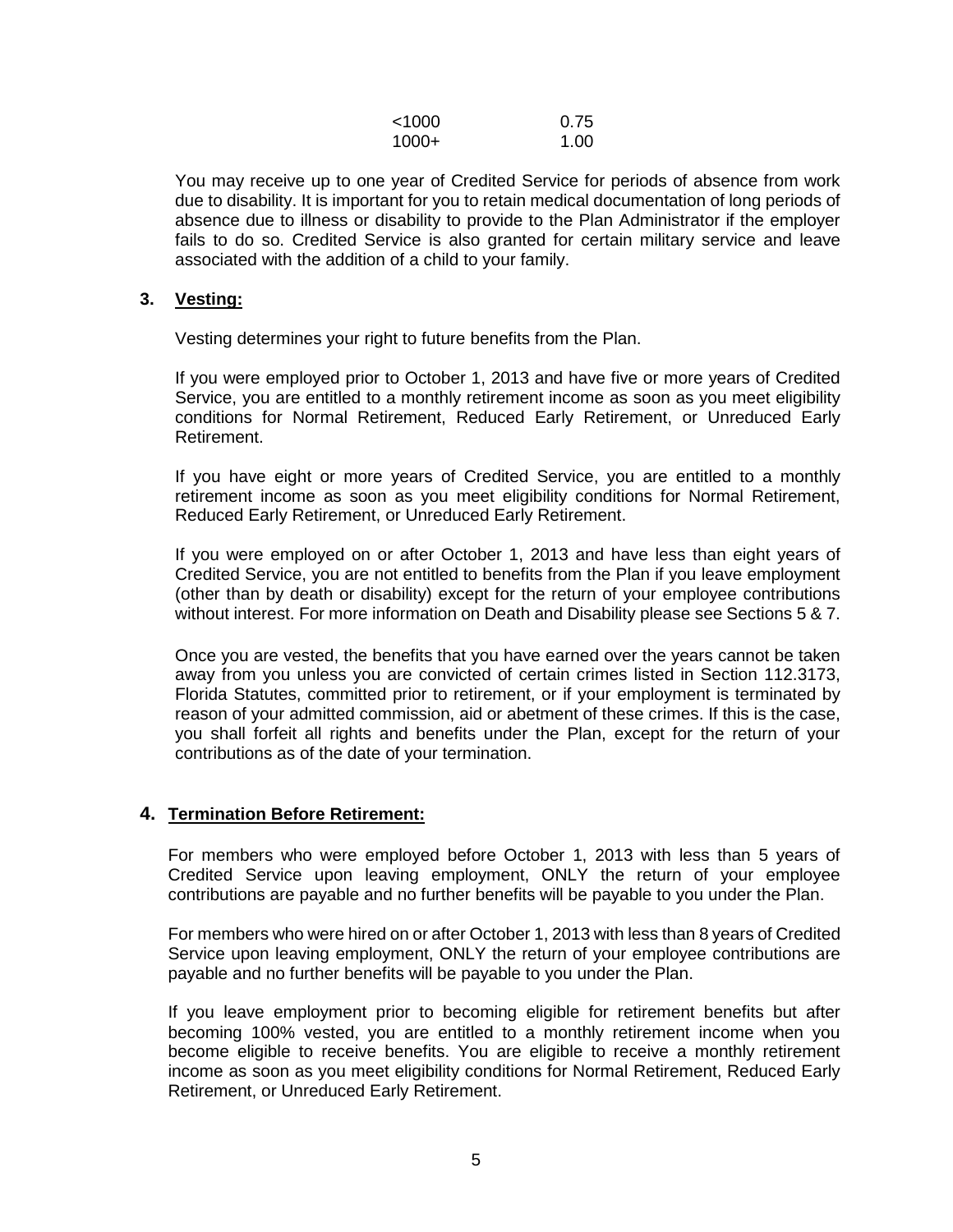Also, if you leave employment at least six months prior to collecting retirement benefits, you have the option to either collect your retirement benefits when eligible or instead withdraw your pension contributions and receive a reduced retirement benefit when you become eligible for benefits.

### <span id="page-7-0"></span>**5. Death Benefits: `**

If you die before becoming vested, or you are single and die after becoming vested, your beneficiary will receive the return of your employee contributions plus interest earned before May 25, 2007, payable in a lump sum, and no further benefits will be payable under the Plan.

If you are married and die after becoming vested, your spouse has the option to receive a lump sum benefit equal to your employee contributions. In addition, your surviving spouse will be entitled to receive a monthly survivor income at your early or normal retirement age with reductions if applicable.

Survivorship Benefits. At retirement, you will be afforded the one-time option of receiving the full amount of your retirement benefits earned or a reduced amount that would provide a lifetime benefit to a spouse, significant other, or other person who does not even need to be related to you. There are many options providing different levels of survivorship payments, all of which are described in detail within the Plan Document. Upon your death, your survivor will receive a monthly survivor income based on the form of benefit you selected at retirement.

In addition, to the above benefits, there is a one-time death benefit payable to the beneficiary of an active employee who dies with more than 10 years of service (\$5,000 one time) or to the beneficiary of a retiree who dies while receiving their pension (\$7,500 one time). The beneficiary of this one-time death benefit may be anyone, even someone who is unrelated to you and may be different from the beneficiary of the monthly benefit, but if you are married, the benefit will be payable to your spouse unless there is a signed, notarized consent form on file stating that your spouse has waived their right to that benefit.

If you elect the life only form of benefit at retirement, you cannot change your optional form of benefit after payments have commenced. If you did not elect the life only form of benefit at retirement, you may change your optional form of benefit and/or your designated beneficiary after payments have commenced, but the amount paid to you will be recalculated to account for the changes based on the definition of actuarial equivalence. If your designated beneficiary is deceased, or if you do not provide evidence that they are alive, your benefit prior to the change in optional form of benefit and/or designated beneficiary is treated as being a life only annuity and then converted to the optional form of benefit requested with your revised designated beneficiary.

#### <span id="page-7-1"></span>**6. Monthly Retirement Benefits:**

Normal and early retirement benefits are based upon the date you were hired and the amount of Credited Service you had earned as of October 1, 2013 or by your next anniversary date prior to October 1, 2014.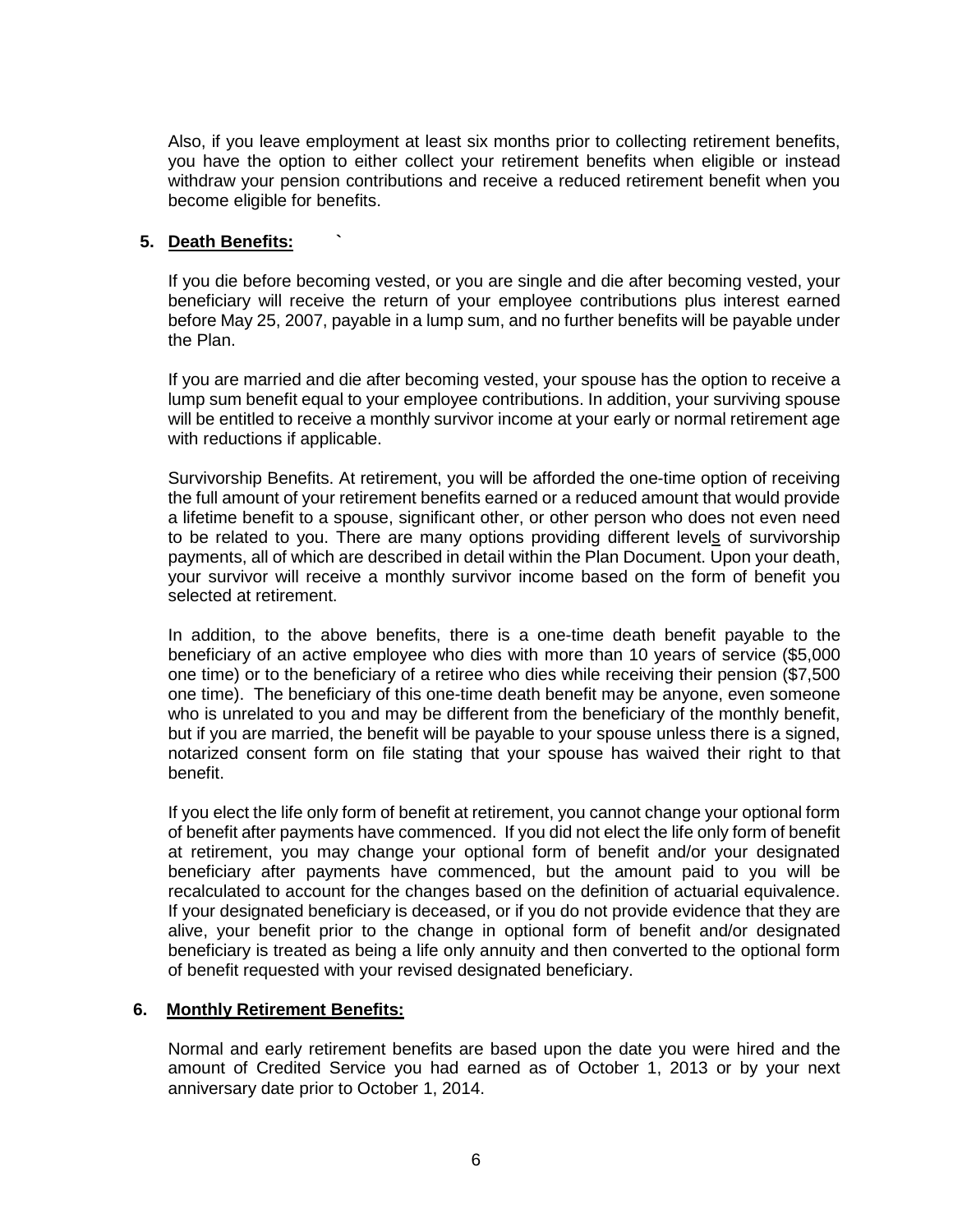The Plan has several tiers of benefits. To determine which set of provisions determine your retirement benefits, you'll first need to identify which tier of benefits you belong to:

| Tier | <b>Credited Service Determined as of</b><br>First Anniversary On or After October 1, 2013 | Page |
|------|-------------------------------------------------------------------------------------------|------|
|      | Participants with 10 or more years of Credited Service                                    |      |
| 2    | Participants with at least 5 but less than 10 years of Credited Service                   |      |
| 3    | Participants with less than 5 years of Credited Service                                   |      |
| 4    | Those hired on or after October 1, 2013                                                   |      |

The benefit calculations contained in this SPD are examples only and not intended to represent the benefit of any particular person.

# <span id="page-8-0"></span>**TIER 1 BENEFITS**

Tier 1 Benefits apply if you earned ten or more years of Credited Service as of October 1, 2013 or by your next anniversary date prior to October 1, 2014.

# **Normal Retirement:**

Your Normal Retirement Date is when you attain age 65 and earn at least 5 years of Credited Service.

When you retire on your Normal Retirement Date, your monthly retirement income will be based on your Credited Service, Accrual Rate (multiplier) and Final Average Salary.

- Credited Service\* is your years served (based upon hours per anniversary year)
- Your Accrual Rate (multiplier) is 2.5% per year of Credited Service
- Final Average Salary is an average of your highest three calendar year earnings

*Example: 25 Years of Service*

Credicted Service Accual Rate (multiplier) Final Average salary Monthly Benefit 25 Years 
$$
x =
$$
 2.5%  $x =$  \$60,000/12 = \$3,125

\*Credited Service is capped at 25 years.

#### **Early Retirement:**

You become eligible for Unreduced Early Retirement after your attainment of age 60 after earning at least 10 years of Credited Service. Your benefit will not be reduced because your age is less than the normal retirement age.

You become eligible for Reduced Early Retirement after your attainment of age 55 after earning at least 10 years of Credited Service. Your benefit will be reduced by ½% for every month you collect your benefit before age 60.

*Example: Age 58 Early Retirement (24 Months Early)*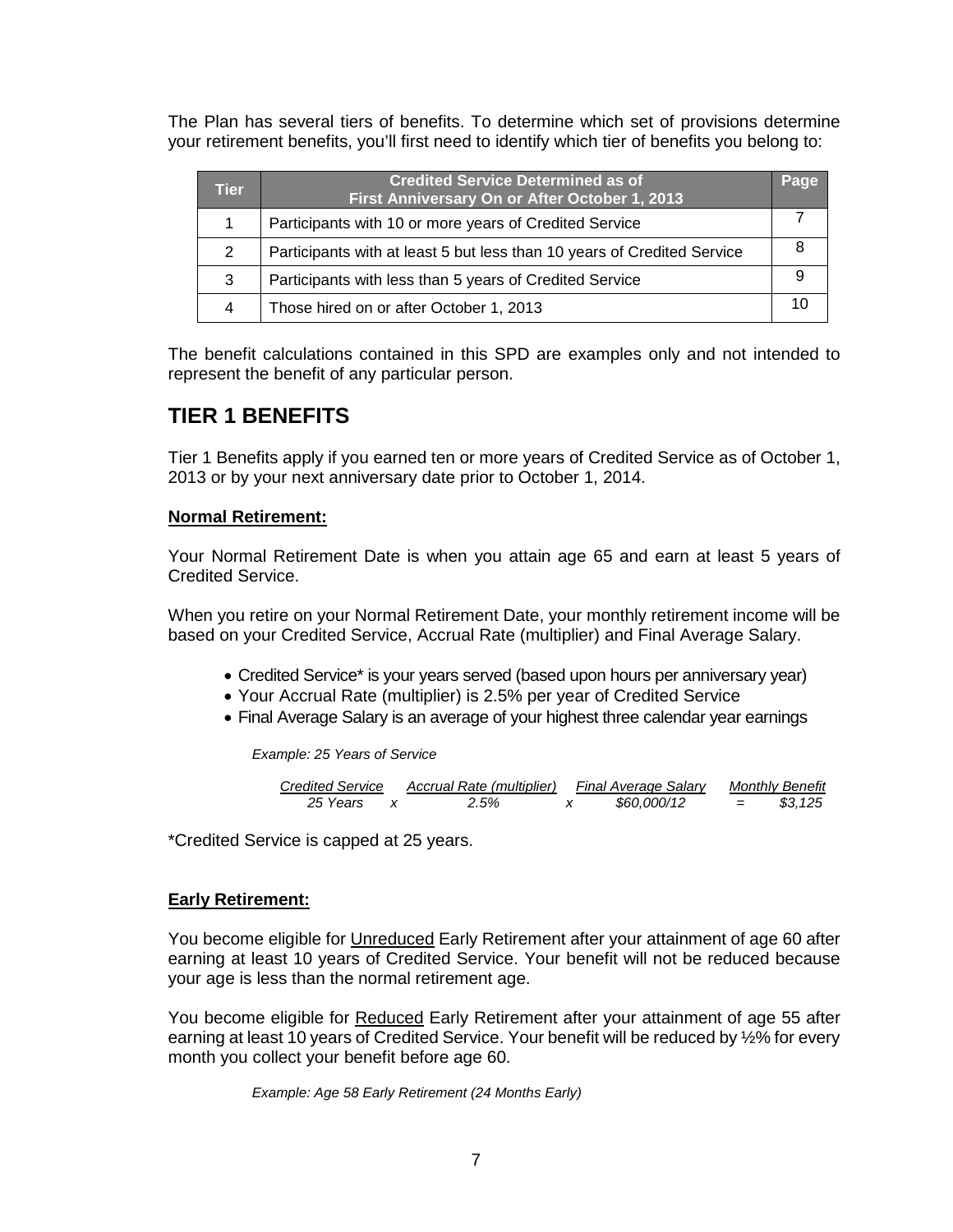| <b>Monthly Benefit</b> | Reduction (24 Months x $\frac{1}{2}\%$ ) |                          | <b>Reduced Benefit</b> |
|------------------------|------------------------------------------|--------------------------|------------------------|
| \$1,000                | 88%                                      | $\overline{\phantom{0}}$ | \$880                  |

#### **Rule of 85 Retirement:**

You could become eligible for Rule of 85 Retirement once your age plus Credited Service equals 85. Under this provision, you would collect the full amount of the benefit that you have earned with no reduction for your age.

# <span id="page-9-0"></span>**TIER 2 BENEFITS**

Tier 2 Benefits apply if you were employed prior to October 1, 2013 and earned at least 5 but not ten years of Credited Service as of October 1, 2013 or by your next anniversary date prior to October 1, 2014.

#### **Normal Retirement:**

Your Normal Retirement Date is when you attain age 65 and earn at least 5 years of Credited Service or the completion of 33 years of Credited Service regardless of age.

When you retire on your Normal Retirement Date, your monthly retirement income will be based on your Credited Service, Accrual Rate (multiplier) and Final Average Salary.

- Credited Service is your years served (based upon hours per anniversary year)
- Your Accrual Rate (multiplier) is per year of Credited Service: 2.5% for service accrued as of 1st anniversary after October 1, 2013 2.0% for service after the 1st anniversary date after October 1, 2013
- Final Average Salary\* is an average of your highest three calendar year earnings

*Example: 25 Years of Service 6 Years Credited Service as of 1st Anniversary after 10/1/2013 19 Years Credited Service after 1st Anniversary after 10/1/2013*

| <b>Credited Service</b> |              | Accrual Rate (multiplier) |   | <b>Final Average Salary</b> |             |  |  |
|-------------------------|--------------|---------------------------|---|-----------------------------|-------------|--|--|
| 6 Years                 | $\mathbf{x}$ | 2.5%                      |   | \$60.000/12                 | $=$ \$750   |  |  |
| 19 Years                | $\mathbf{x}$ | $2.0\%$                   | x | 60.000/12                   | $=$ \$1.900 |  |  |

 *Monthly Benefit \$2,650*

\*Your benefit is capped at 62.5% of Final Average Salary

#### **Early Retirement:**

You become eligible for Unreduced Early Retirement after your attainment of age 62 after earning at least 10 years of Credited Service. Your benefit will not be reduced because your age is less than the normal retirement age.

You become eligible for a Reduced Early Retirement after your attainment of age 55 after earning at least 10 years of Credited Service. Your benefit will be reduced by ½% for every month you collect your benefit before age 62.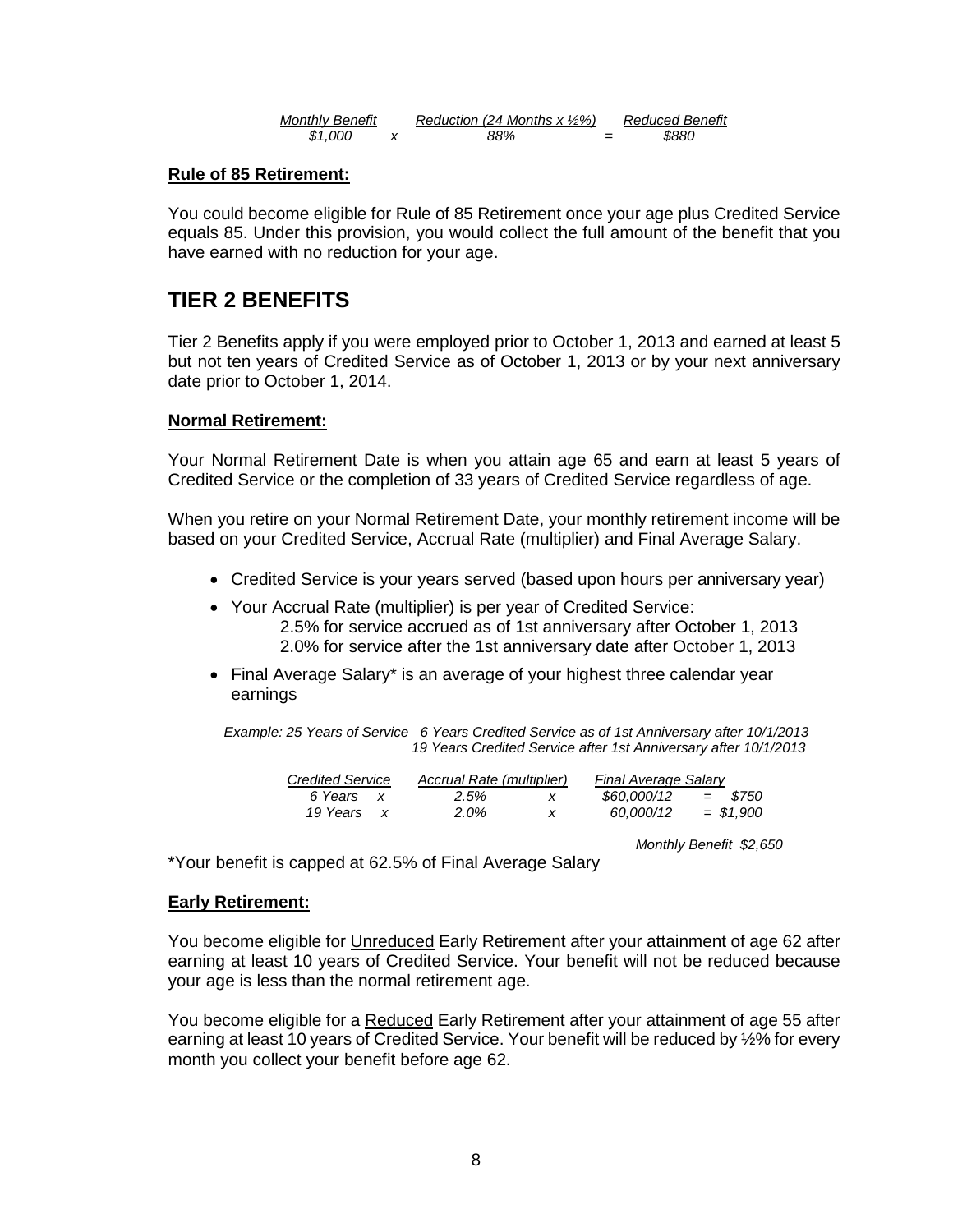| Example: Age 58 Early Retirement (48 Months Early) |  |  |
|----------------------------------------------------|--|--|
|----------------------------------------------------|--|--|

| Monthly Benefit | Reduction (48 Months x $\frac{1}{2}\%$ ) |     | <b>Reduced Benefit</b> |
|-----------------|------------------------------------------|-----|------------------------|
| \$1.000         | 76%                                      | $=$ | \$760                  |

# <span id="page-10-0"></span>**TIER 3 BENEFITS**

Tier 3 Benefits apply if you were employed prior to October 1, 2013 and had not earned at least 5 years of Credited Service as of October 1, 2013 or by your next anniversary date prior to October 1, 2014.

#### **Normal Retirement:**

Your Normal Retirement Date is when you attain age 65 and earn at least 5 years of Credited Service or the completion of 33 years of Credited Service regardless of age.

When you retire on your Normal Retirement Date, your monthly retirement income will be based on your Credited Service, Accrual Rate (multiplier) and Final Average Salary.

- Credited Service is your years served (based upon hours per anniversary year)
- Your Accrual Rate (multiplier) is per year of Credited Service:
	- 2.5% for service accrued as of 1st anniversary after October 1, 2013 1.6% for service after the 1st anniversary date after October 1, 2013
- Final Average Salary\* is an average of your highest five calendar year earnings

*Example: 25 Years of Service 2 Years Credited Service as of 1st anniversary after10/1/2013 23 Years Credited Service after 1st Anniversary after 10/1/2013*

| <b>Credited Service</b> | Accrual Rate (multiplier) | <b>Final Average Salary</b> |     |             |
|-------------------------|---------------------------|-----------------------------|-----|-------------|
| 2 Years                 | 2.5%                      | \$60,000/12                 | $=$ | \$250       |
| 23 Years                | 1.6%                      | 60.000/12                   |     | $=$ \$1.840 |

 *Monthly Benefit \$2,090*

\*Your benefit is capped at 62.5% of Final Average Salary

# **Early Retirement:**

You become eligible for Unreduced Early Retirement after your attainment of age 62 after earning at least 10 years of Credited Service. Your benefit will not be reduced because your age is less than the normal retirement age.

You become eligible for a Reduced Early Retirement after your attainment of age 55 after earning at least 10 years of Credited Service. Your benefit will be reduced by ½% for every month you collect your benefit before age 62.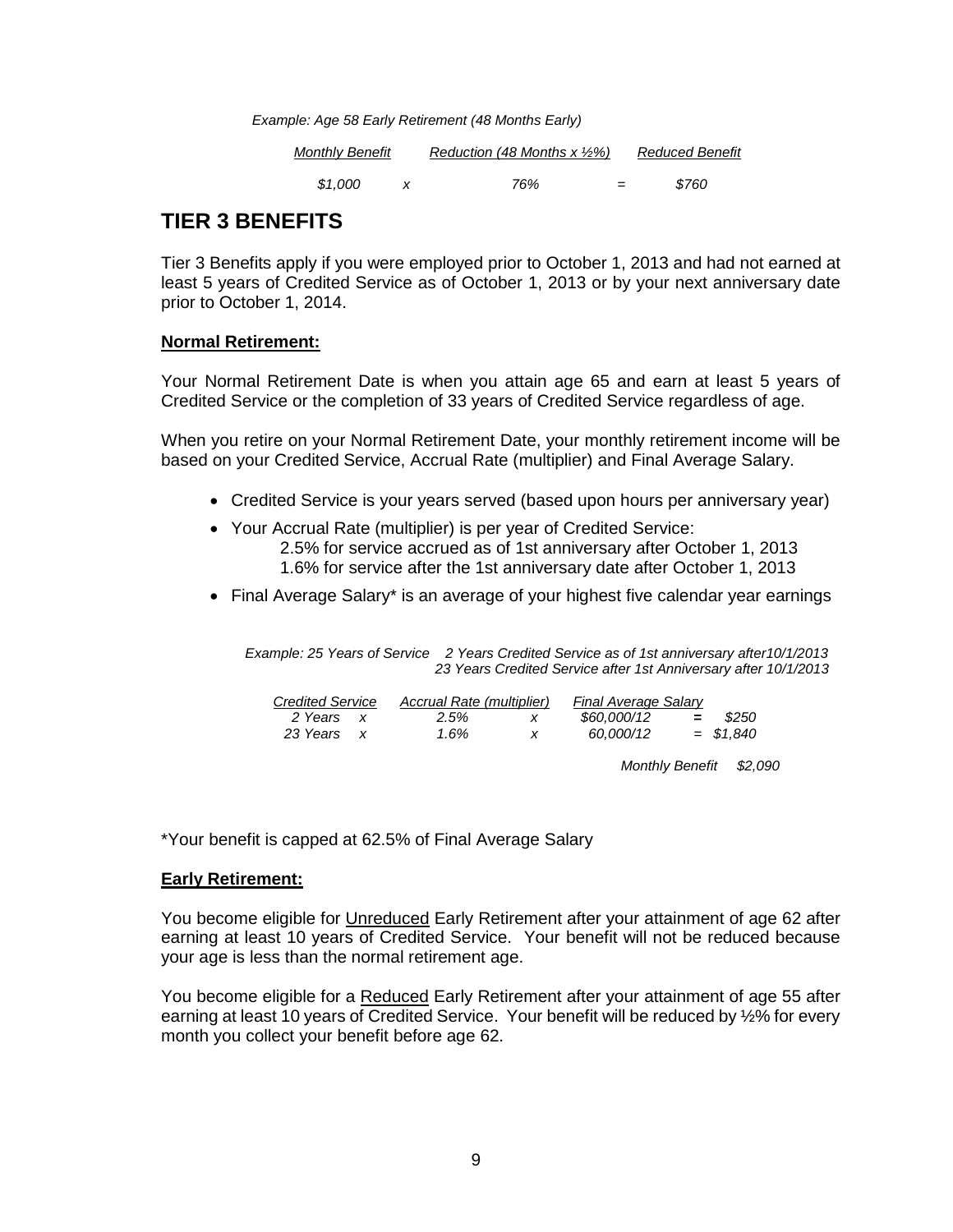*Example: Age 58 Early Retirement (48 Months Early)*

*Monthly Benefit Reduction (48 Months x ½%) Reduced Benefit*

 *\$1,000 x 76% = \$760* 

# <span id="page-11-0"></span>**TIER 4 BENEFITS**

Tier 4 Benefits apply if you were hired on or after October 1, 2013.

#### **Normal Retirement:**

Your Normal Retirement Date is when you attain age 65 and earn at least 8 years of Credited Service.

When you retire on your Normal Retirement Date, your monthly retirement income will be based on your Credited Service, Accrual Rate (multiplier) and Final Average Salary.

- Credited Service is your years served (based upon hours per anniversary year)
- Your Accrual Rate (multiplier) is 1.6% per year of Credited Service
- Final Average Salary\* is an average of your highest eight calendar year earnings

*Example: 25 Years of Service*

| Credited Service Accrual Rate (multiplier) Final Average Salary Monthly Benefit |      |  |             |     |        |
|---------------------------------------------------------------------------------|------|--|-------------|-----|--------|
| 25 Years                                                                        | 1.6% |  | \$60,000/12 | $=$ | \$2000 |

\*Your benefit is capped at 62.5% of Final Average Salary

#### **Early Retirement:**

You become eligible for Unreduced Early Retirement after your attainment of age 62 after earning at least 10 years of Credited Service. Your benefit will not be reduced because your age is less than the normal retirement age.

You become eligible for a reduced Early Retirement after your attainment of age 55 after earning at least 10 years of Credited Service. Your benefit will be reduced by ½% for every month you collect your benefit before age 62.

*Example: Age 58 Early Retirement (48 Months Early)*

| <b>Monthly Benefit</b> | Reduction (48 Months x 1/2%) Reduced Benefit |     |       |
|------------------------|----------------------------------------------|-----|-------|
| \$1.000                | 76%                                          | $=$ | \$760 |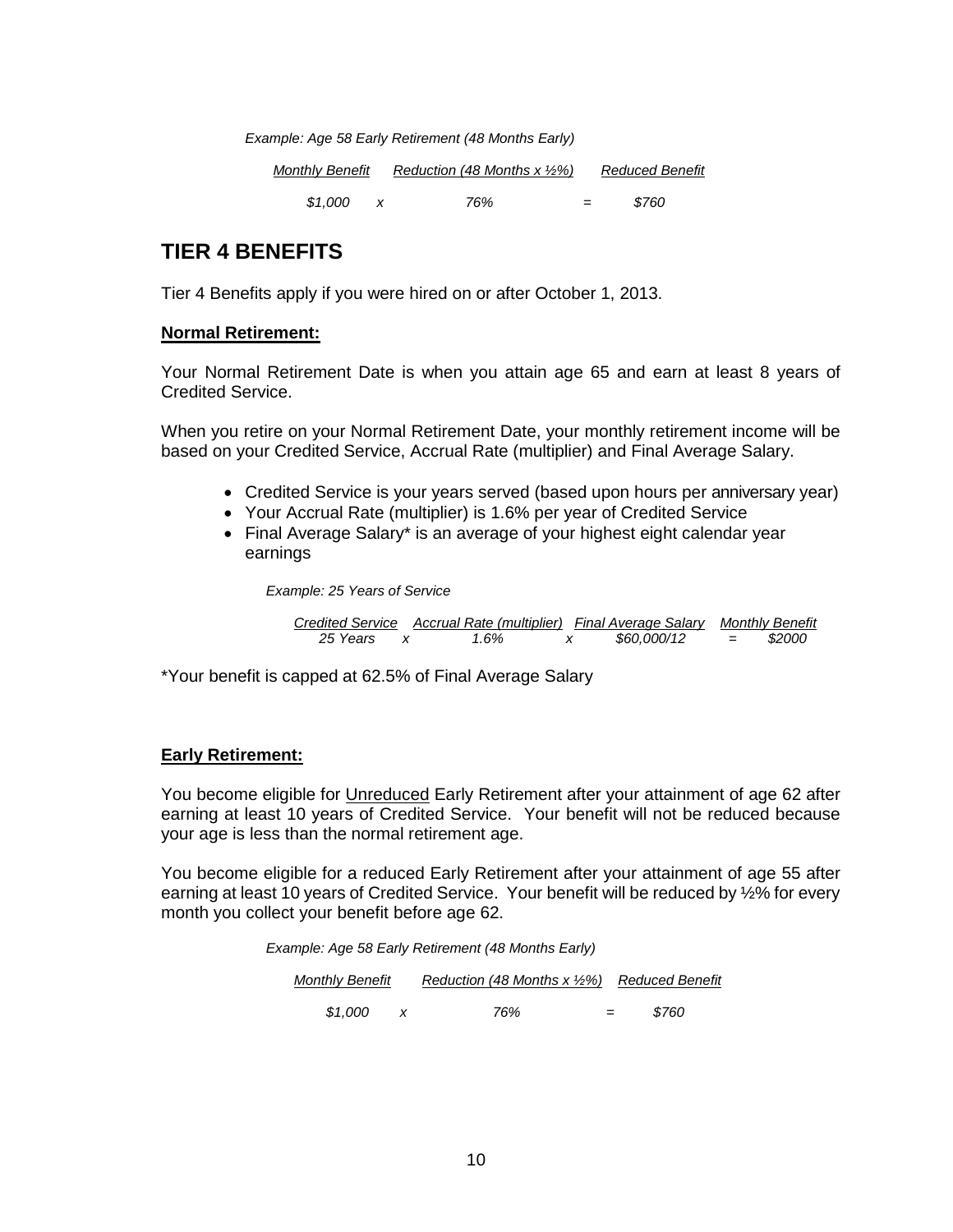#### <span id="page-12-0"></span>**7. Disability Retirement:**

You may be eligible to receive a disability retirement benefit if you have earned ten (10) years of Credited Service and you are disabled as defined within the Plan Document. Your disability retirement benefit is calculated in the same way as a normal retirement benefit but with no reduction based on your age.

You are considered totally and permanently disabled, for an off-the-job disability, only if you are entitled to Social Security disability benefits. You are considered totally and permanently disabled if, for an on-the-job disability, you have a medically determinable physical or mental impairment which can be expected to result in death or has lasted, or is expected to last, for a continuous period of not less than 12 months and renders you not only unable to do your previous work but also unable, considering age, education and work experience, to engage in any other kind of substantial gainful work for the Employer.

The monthly disability income is payable commencing on the first day of the month coincident with or next following the Board of Trustees' determination that you have met the requirements for disability retirement and that you are totally and permanently disabled. The disability retirement benefit is usually offset by benefits received under any other disability plan funded by the employer such as long-term disability insurance benefits.

Please contact your Plan Administrator for further details concerning Disability Retirement.

#### <span id="page-12-1"></span>**8. Additional Benefits:**

If you earned at least 10 years of Credited Service during employment, you are eligible to receive a lump sum payment equivalent to your employee contributions made before December 31, 2011 without interest if you retire directly from active service at any age.

There is an additional monthly supplemental benefit in the amount of \$200 per month payable as a temporary benefit until you reach age 65 if you retire directly from active service at age 60 or later with at least 10 years of Credited Service or retire under the rule of 85.

#### <span id="page-12-2"></span>**9. Late Retirement:**

If you work past your Normal Retirement Date, your monthly retirement income is computed and increased by the appropriate late retirement factor.

The late retirement factor is determined based on the number of months your retirement occurs after your Normal Retirement Date. This increases your monthly retirement income by 1% for each of the first 60 months your benefit starts plus 1.5% for each month thereafter.

*Example: Late Retirement (24 Months Late After Your Normal Retirement Date)*

<span id="page-12-3"></span>*Monthly Benefit Earned Increase (24 Months x 1.0%) Monthly Benefit \$3,125 x 124% = \$3,875*